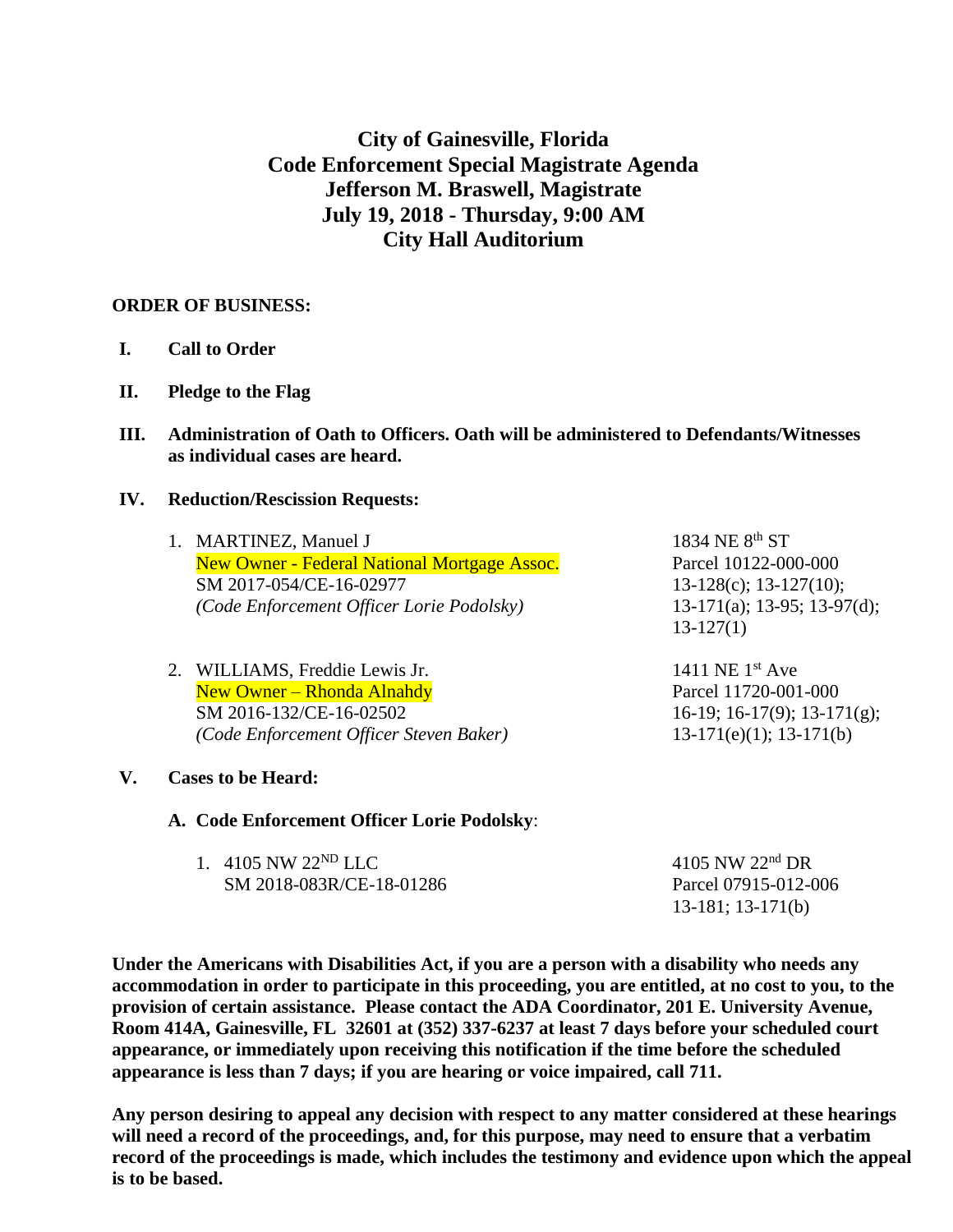#### **D. Code Enforcement Officer Steven Baker:**

- 1. JOHNSON Surety & Casualty LLC 1821 SE 6<sup>th</sup> AVE SM 2018-082/CE-18-00667 Parcel 11336-002-000
- 2. WADE, William T & Angela Laval 225 NE  $11<sup>th</sup>$  ST SM 2018-085/CE-18-00974 Parcel 11993-000-000

13-76(g); 13-181; 13-141(a); 13-76(f); 13-97(b); 13-96(b); 13-171(a); 13-113(a);  $13-76(c)(1)$ 

13-171(b); 13-171(g);  $13-2(B)(1)$ 

#### **VI. Continuance Request:**

- A. City's Request:
	- 1. ROBERTSON & STEGATH W/H  $3522$  NW  $23^{rd}$  PL SM 2018-057/CE-18-00023 Parcel 06105-009-000 *(Code Enforcement Officer Samantha Norris)* 30-57(a)(3)a
	- 2. ROBINSON, Della "Heirs"  $130 \text{ SE } 24^{\text{th}} \text{ ST}$ SM 2018-073/CE-18-00606 Parcel 11246-000-000 *(Code Enforcement Officer Steven Baker)* 13-171(b); 13-171(g);
	- 3. RICKS, Runnell 220 SE  $21^{st}$  ST SM 2018-070/CE-17-03132 Parcel 11276-008-000 *(Code Enforcement Officer Steven Baker)* 13-171(b)

13-181; 13-171(e)(1)

#### **VII**. **Compliance/Dismissal:**

| 1. BONDS, Ellis & Naomi M<br>2619 NW 55 <sup>th</sup> Blvd<br>(Code Enforcement Officer Curt Eichel) |
|------------------------------------------------------------------------------------------------------|
| 2. FAIRCLOTH, Edwin<br>SM 2018-077/CE-18-00733<br>(Code Enforcement Officer Heather Palmatier)       |

3. ANDERSON & Harvey & Harvey &  $420$  NE  $15^{th}$  ST

 $2619$  NW  $55<sup>th</sup>$  Blvd Parcel 06014-021-031 *(Code Enforcement Officer Curt Eichel)* 13-171(b)

 $605$  SE  $13<sup>th</sup>$  Ter Parcel 11769-002-000  $14.5 - 1(e)$